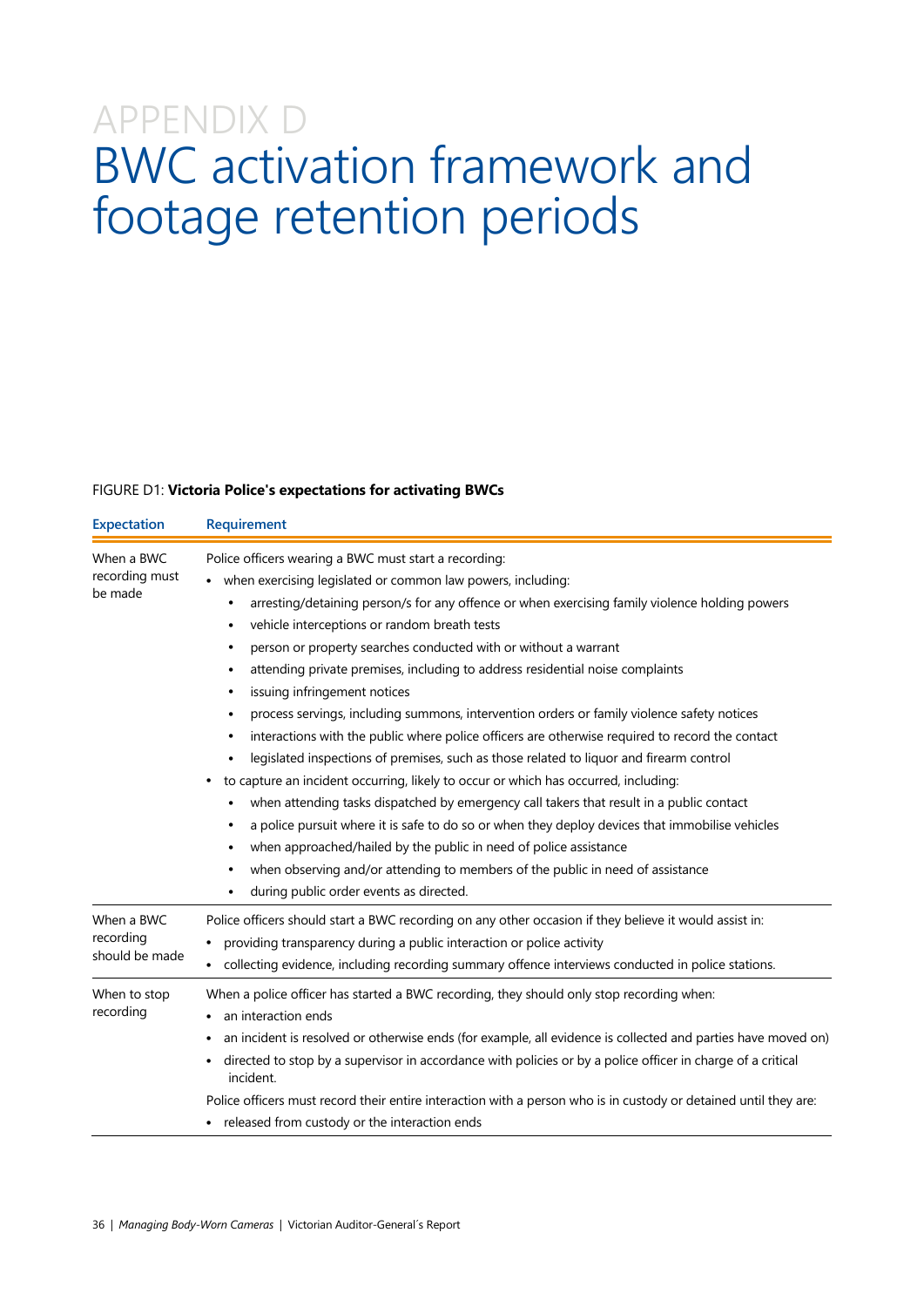|                                         | • transferred to another police vehicle                                                                                                                                                                                                                                                                           |  |  |  |  |
|-----------------------------------------|-------------------------------------------------------------------------------------------------------------------------------------------------------------------------------------------------------------------------------------------------------------------------------------------------------------------|--|--|--|--|
|                                         | formally transferred to a correctional facility or the care of another agency (for example, a hospital)<br>٠                                                                                                                                                                                                      |  |  |  |  |
|                                         | brought into a police station, room or cell with the intention of interviewing them or continuing their<br>custody.                                                                                                                                                                                               |  |  |  |  |
|                                         | If a recording is not made or is muted or stopped prematurely outside of this framework, police officers must<br>record the circumstances in one of 3 of their official record keeping logs, or on the recording itself prior to it<br>being stopped, to provide enough detail to later account for the omission. |  |  |  |  |
| When a<br>recording must<br>not be made | Police officers must not record:                                                                                                                                                                                                                                                                                  |  |  |  |  |
|                                         | • when they are acting outside of their police duties or functions                                                                                                                                                                                                                                                |  |  |  |  |
|                                         | when they are conducting a formal indictable offence interview<br>$\bullet$                                                                                                                                                                                                                                       |  |  |  |  |
|                                         | to covertly capture conversations with other police officers<br>$\bullet$                                                                                                                                                                                                                                         |  |  |  |  |
|                                         | during a full or intrusive search<br>٠                                                                                                                                                                                                                                                                            |  |  |  |  |
|                                         | during a conversation with a police officer engaged in undercover activities or with a human intelligence<br>٠<br>source (if known)                                                                                                                                                                               |  |  |  |  |
|                                         | when engaged in conversation away from the public (for example, a private police conversation or a formal<br>digital evidence capture interview)                                                                                                                                                                  |  |  |  |  |
|                                         | when dealing with a particularly distressed victim or witness or a person apparently afflicted by a mental<br>$\bullet$<br>illness where the presence or use of a BWC may escalate the situation, unless a recording is operationally<br>required                                                                 |  |  |  |  |
|                                         | Police officers should not start or should stop a BWC recording when there is a reasonable expectation of<br>privacy, such as in a changing room or toilet, unless they are exercising police powers or the duty or function<br>outweighs the privacy/human rights being limited.                                 |  |  |  |  |

*Source:* VAGO, adapted from the *Victoria Police Manual* and BWC Operational Guidelines.

| FIGURE D2: Footage categories and retention periods |  |
|-----------------------------------------------------|--|
|                                                     |  |

| <b>Retention period</b> | <b>Category</b>                      | <b>Details</b>                                                                                                                                                                                                                                                                        |
|-------------------------|--------------------------------------|---------------------------------------------------------------------------------------------------------------------------------------------------------------------------------------------------------------------------------------------------------------------------------------|
| Permanent               | Fatality (all types)                 | For all reportable deaths, including homicides, road, rail or industrial accident<br>deaths and other reportable deaths, such as historic/public interest matters                                                                                                                     |
|                         | Pending review                       | Temporary holding category only                                                                                                                                                                                                                                                       |
|                         | Professional<br>Standards<br>Command | For footage related to the investigation of a complaint or of police officer<br>conduct or behaviour. For use by Professional Standards Command, the ethical<br>and professional standards officer and officers in charge only                                                        |
|                         | Sex offences                         | For sex offences, except offences relating to threats to or distribution of intimate<br>images and those involving offensive behaviour                                                                                                                                                |
| 100 years               | Hazmat                               | For serious hazard material incidents (involving potential/ongoing specialist<br>involvement), such as fires (including structure or non-structure fires), clandestine<br>laboratories, chemical leaks, asbestos and natural disasters (including pandemics,<br>floods and bushfires) |
| 50 years                | Major crime                          | For serious offences, including homicides (also fatality all types), rapes (also sex<br>offences), aggravated burglaries and armed robberies, and clandestine<br>laboratories (also Hazmat)                                                                                           |
|                         | Serious injury<br>incident/collision | For incidents involving a serious injury (where a person is admitted to hospital),<br>including workplace accidents, rural accidents and road or rail collisions                                                                                                                      |
| 20 years                | Family violence                      | For all interactions involving a report of family violence, including DRECs,<br>offender processing, and serving intervention orders and family violence safety<br>notices                                                                                                            |
|                         | Use of force                         | For any incident when a 'use of force' form must be submitted in line with                                                                                                                                                                                                            |